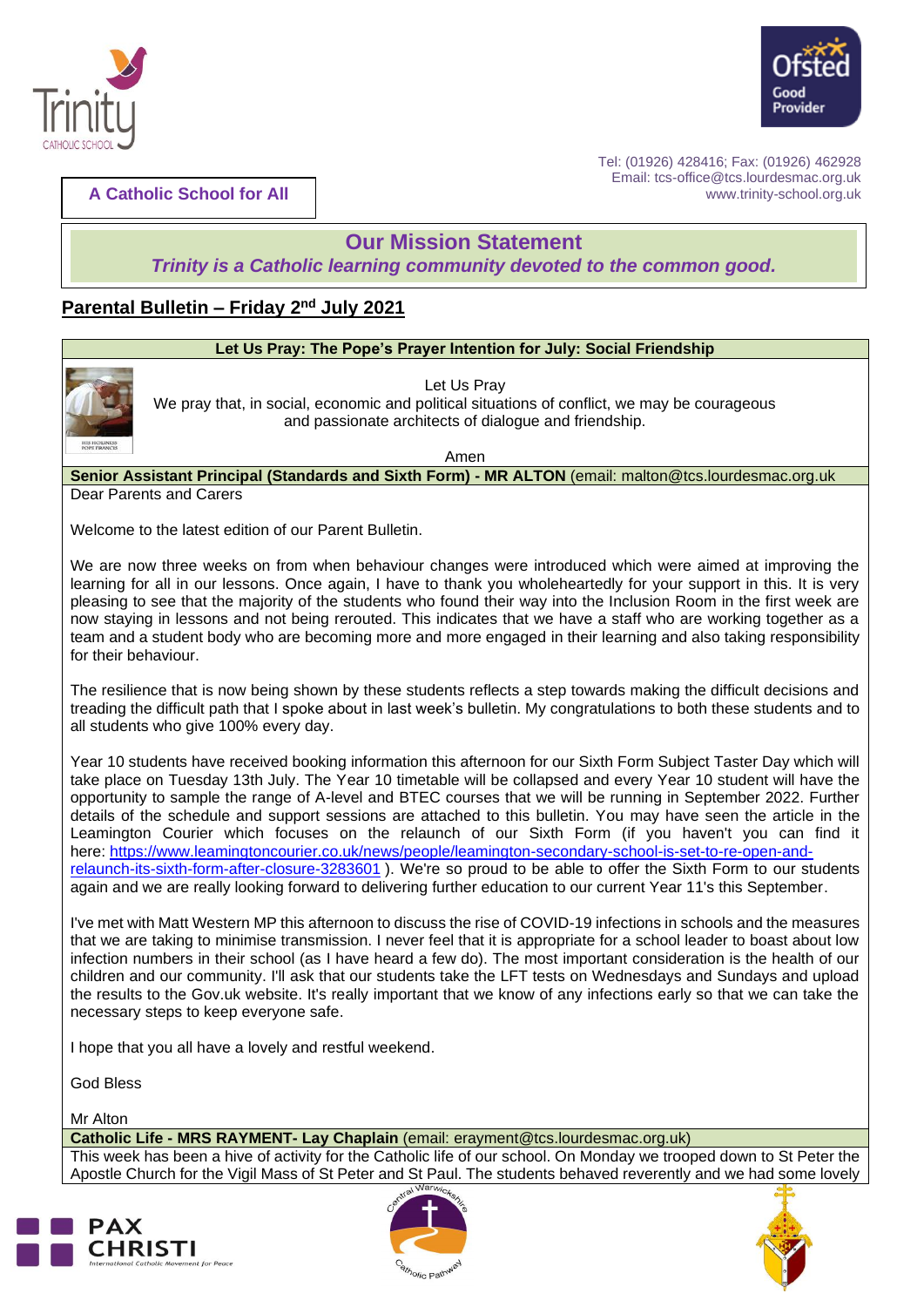music provided by Mrs Hewitt-Jackson and the choir. A big thank you to all those involved in the Mass, particularly our altar servers, Joanna, Christian and Daniel and our readers, Virginia, George, Jacob and Jennifer. We were able to take three boxes of food donations down to the church for distribution to the local community. Thank you to all those who contributed. I'd like to thank Mr Canales, Ms O'Connor and Mr Foley who gave up their free time to help us safely walk to the church.

Today, we had our 'in-house' Chaplaincy Retreat Day to make up for the trip we had to cancel last week. The students were able to take part in morning worship together (albeit socially distanced!) where our focus was on being called and chosen by God. We heard how the first Disciples were called by Jesus and about the conversion of Saul to St Paul who went on to be one of the most prolific writers of the New Testament. Well done too to the winners of our Bible Treasure Hunt. Much hilarity was had in attempting to decipher the clues and we are all now more confident in finding verses in the Bible!

*Heavenly Father,*

*We thank you that we are not just called but chosen by you. That you know all our innermost thoughts and feelings. Help us to live our lives as faithful disciples. Fill us up Lord, with your Holy Spirit and send us out, With hearts full of your love.*

*Amen.*

# **Assistant Principal – MRS HAYDEN (email: dhayden@tcs.lourdesmac.org.uk)**

### **Transition**

We are looking forward to meeting virtually our new Year 7 parents/carers and students on Monday 5<sup>th</sup> July 2021.

We are delighted to announce that our Summer Fun program for our new Year 7 students will take place Monday 23<sup>rd</sup> August to Thursday 26<sup>th</sup> August.

### **Quality of Education**

On Wednesday  $7<sup>th</sup>$  July, our final staff insert day will be taking place. Staff will be receiving training on supporting mental health in schools and curriculum masterclasses delivered by key educationalists.

**Inclusion Manager and Deputy Safeguarding Lead - MISS CROSSMAN** (email: lcrossman@tcs.lourdesmac.org.uk) Through the Holiday and Activities (HAF) programme, WCC is working with families to provide children and young people who gain benefits-related Free School Meals free activities during the summer holidays.

Find out if your family is eligible for Free School Meals and apply today. More information on the HAF activities over the summer holidays will be coming soon. Please follow the link below for further information.

<https://www.warwickshire.gov.uk/education-learning/apply-free-school-meals> **Word of the Week – Week Beginning: 5 th July 2021**



*Week beginning: 5 th July 2021 The Word of the Week is:* **Vac – empty (Latin word root)**

# **Trinity Social Media Channels**

We use our social media channels to promote student achievements, subject information and generic educational information. You can find these by searching:



@trinitycathschool



@CatholicTrinity

tcs\_leamington

 $\blacktriangleright$  YouTube  $^\texttt{GB}$ 

@CatholicTrinity **Free School Meals Information** 

**Free School Meals**

To check eligibility for Free School Meals:

<https://www.warwickshire.gov.uk/education-learning/apply-free-school-meals>

Please check any emails sent by Mr Marr about Free School Meals and contact reception to update any contact numbers or email addresses.

**Key Dates: 19th April to 21st July 2021 (Summer Term)**





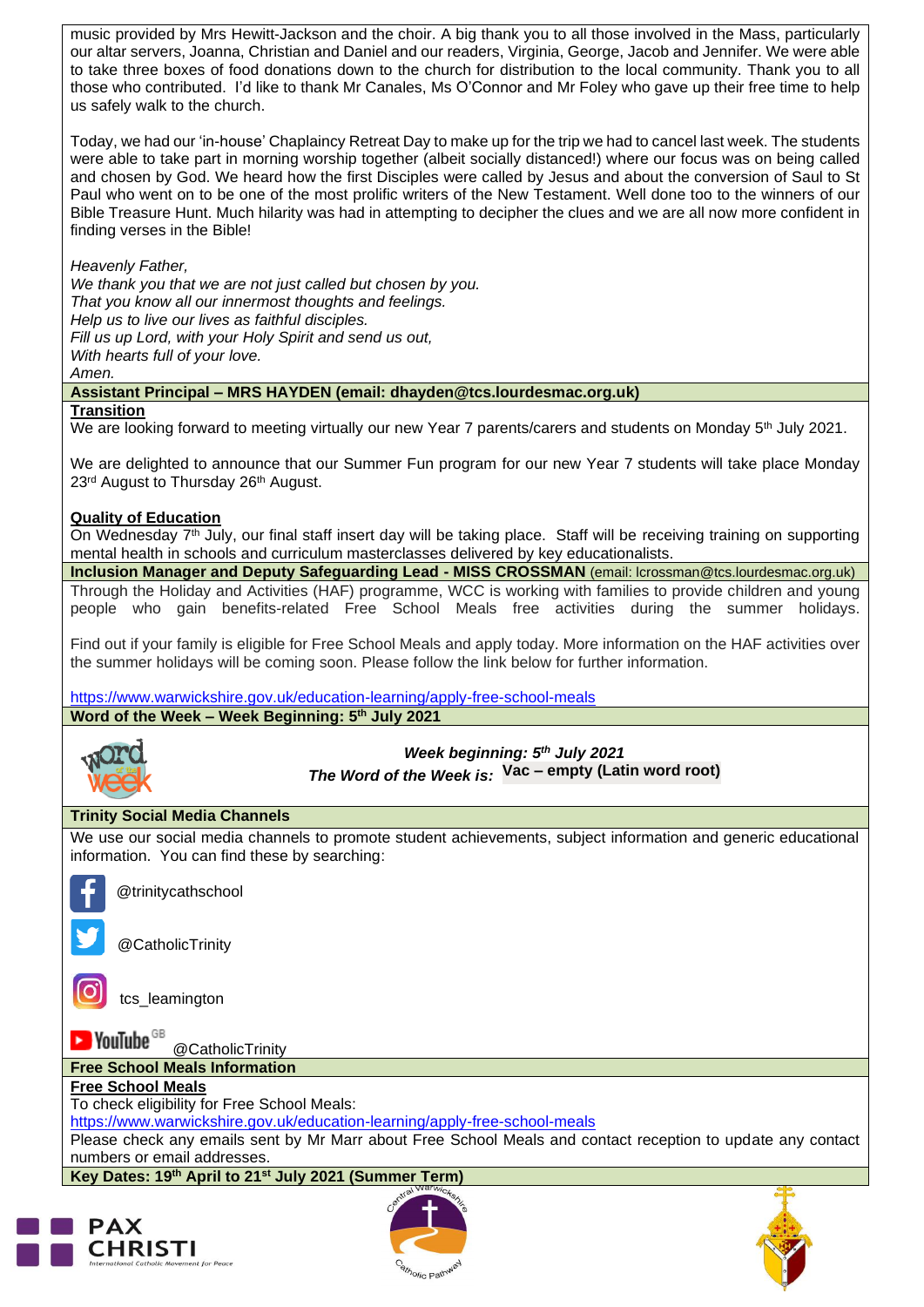- *Teacher Training Day: Wednesday 7th July 2021 (school closed to students)*
- Year 11 Prom: Tuesday 20<sup>th</sup> July 2021 Chesford Grange Hotel
- *End of Term: Wednesday 21st July 2021*

# **Friends of Trinity**

Dear Parents/Carers

Friends of Trinity would like to offer second-hand uniform for sale via The Friends of Trinity Facebook Page over the summer. If anyone has any unwanted uniform we will be collecting donations outside the front of school on the morning of Friday 9<sup>th</sup> July, or alternatively please email our Chair, Liz Burley [\(elizabethjburley@gmail.com\)](mailto:elizabethjburley@gmail.com) if you have uniform to donate after this date.

Many thanks for your support.

Friends of Trinity

#### **Attendance Reporting - Attendance Manager – MRS LYTWYNIW** (email: plytwyniw@tcs.lourdesmac.org.uk) **Reporting Student Absence (Illness/Medical and Other)**

A reminder to all parents/carers you are required to notify the school of all student absences (Year 7 to Year 12). This should be done by either:

- using your Edulink account or
- leaving a telephone message on the Student Absence Line **01926 462929** stating:
	- o your name
	- o child's name
	- $\circ$  form group
	- o reason for absence

If your child is absent for several days, it is important to report the absence every day that they are off school. Medical evidence may be requested for absences. In the event that we need to contact you, please check that your Edulink account contact details are correct and up to date. 

**Job Vacancies** 

# **Trinity Catholic School/Our Lady of Lourdes MAC/Holy Family Catholic MAC**



*For job vacancies at Trinity Catholic School, please click on link below: Trinity Catholic School - [Current Vacancies \(trinity-school.org.uk\)](https://www.trinity-school.org.uk/page/?title=Current+Vacancies&pid=128)*

*For job vacancies within Our Lady of Lourdes MAC, please click on the link***:** [https://www.lourdesmac.org.uk/vacancies](https://www.lourdesmac.org.uk/vacancies/)



**Our Lady of Lourdes** Catholic Mult



*For job vacancies within Holy Family MAC, please click on the link below:* <http://www.holyfamilycatholicmac.org/>

**Uniform and Standards and Attendance - MR MARR** (email: smarr@tcs.lourdesmac.org.uk)

# **Uniform and Standards**

A reminder that all students should be registering at 08:55am each morning in their respective form groups. Tutors will register, conduct a uniform check, and ensure they are fully equipped for the day. Whilst they are in the minority, we do have the odd student who arrives to school without the correct equipment to learn.

I have included the link to the uniform policy, but the main points are listed below:

- · No hoodies are to be worn on the school site
- · Outside jackets are to be removed before entering the school building
- · Uniform to be correct in line with our uniform policy

· Students must have the correct equipment for learning (pencil case with blue/black pen, a multi colour pen for peer/self-assessment, pencil, rubber, glue stick and ruler). Some subjects will require specialist equipment such as a calculator<https://www.trinity-school.org.uk/page/?title=School+Uniform&pid=33>

If you would like further information or support with uniform or equipment, please contact your child's Form Tutor or Head of Year.

# **Attendance**

Our students have made an excellent return school and I am so please that they are back learning with their peers. I do have concerns with how the media are emphasising how behind young people are behind and this will no doubt create anxiety and stress amongst students, parents and teachers. Every tutor group in the school was given this message "you are starting back in exactly the same position as every young person in the country and across the world". Therefore, we are all at the same starting point.





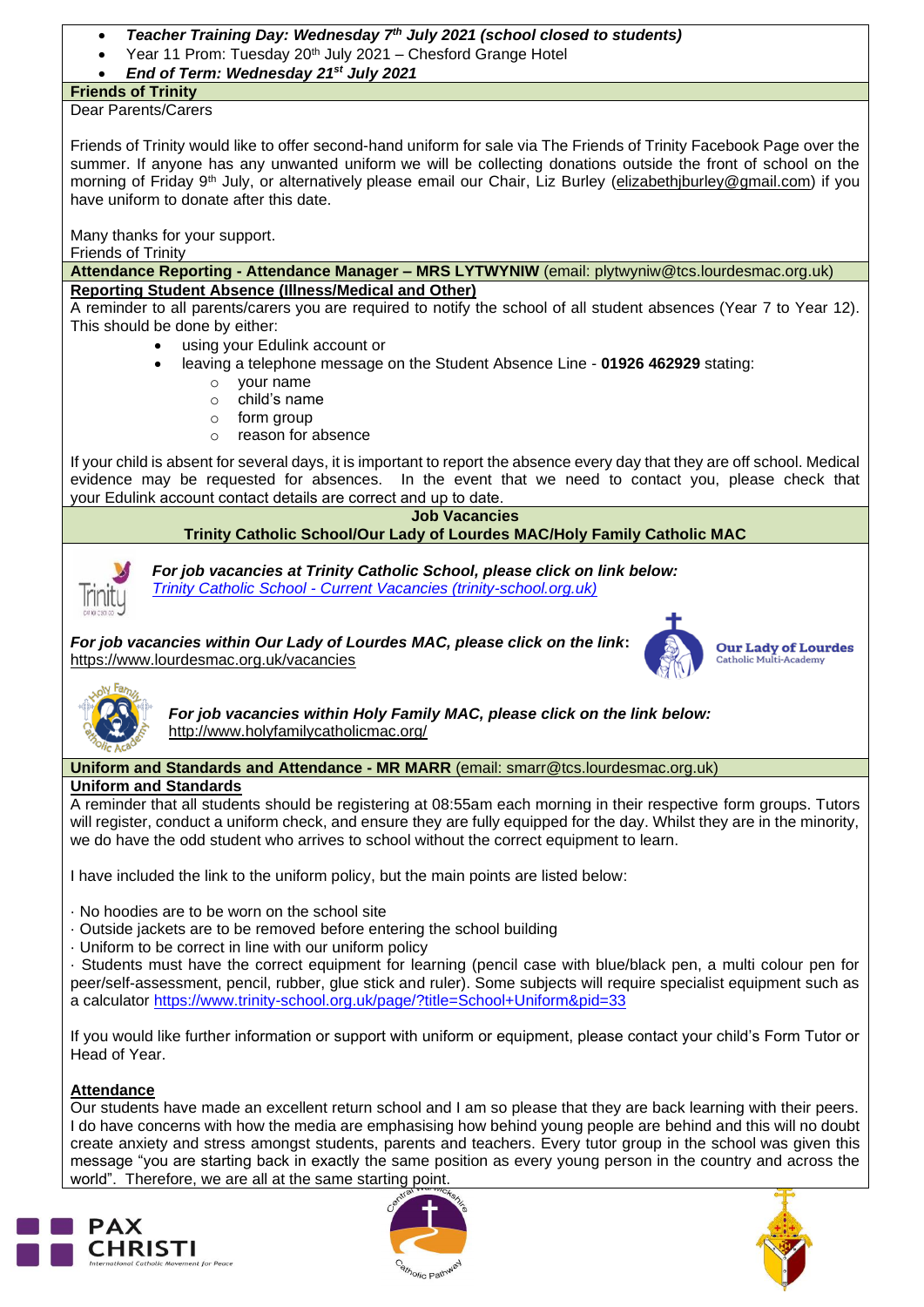The government is, quite rightly, pushing on attendance and whilst we are continuing to report all our absence to the local authority and Department for Education (DfE) there is going to be more scrutiny around improving attendance in schools. There is often a misconception with attendance especially if a student is attending 90% of the time, then that is okay. The government classes 90% as persistent absence and schools must have a plan to address any student who is below 90% or is in danger of failing into that category. The national average for schools currently is 94.5%, but most schools will expect attendance to be no lower than 96%.

The rationale behind having high attendance is that students have more opportunity to experience high quality teaching in the classroom and to achieve their goals. The DfE report that attendance is intrinsically linked to achievement and wellbeing. If students achieve, from an achievement and social and emotional wellbeing point of view they will ultimately have more opportunities open to them when they leave school. One of the main reasons we become teachers is to see children grow, be happy, achieve and have more opportunities later in life.

Each child is important to us and we want to ensure they are happy and enjoying school. If your child has any concerns or questions the school must be informed, as soon as possible. Your child's form tutor should be the first point of call, then their Head of Year and then the lead for pastoral care. Our attendance team are well equipped to support students and parents whenever help is needed.

Whilst we must drive attendance forward, we do appreciate that exceptional circumstances will play a part at some point through a child's life. If your child is absent, please report any absence to our Attendance Officer each morning.

| <b>Attendance</b><br>Percentage | Days missed over<br>a school year |
|---------------------------------|-----------------------------------|
| 100%                            | 0 days                            |
| 95%                             | 10 days                           |
| 90%                             | 20 days                           |
| 85%                             | 30 days                           |
| 80%                             | 40 days                           |

# **COVID-19 Lateral Flow Testing - MR MARR** (email: [smarr@tcs.lourdesmac.org.uk\)](mailto:smarr@tcs.lourdesmac.org.uk)

We will be sending reminder messages, twice each week about testing for Coronavirus. To maintain consistency, please can this test be carried out on a Sunday morning and Wednesday evening. The test should be logged via the NHS website, and you only inform Trinity if your child's test is positive. Testing kits will continue to be distributed via reception, however if you need an additional kit, please contact reception directly.

Please see the original message sent out last week:

Thank you for continuing to record your child's lateral flow test via the NHS website. If you have not registered, please can you do so to help monitor the spread of Coronavirus and to ensure we have enough new testing packs delivered to the school. Testing should take place twice each week with a space of 3-5 days between each test. When reporting the result Trinity's post code must be linked to the record. Please note that you cannot report a result after more than 24 hours and you can only report one result at a time.

Before reporting the result, you will need:

• The barcode on the test strip or the ID number printed under it (the test strip is the part of the kit that shows your result).

- A mobile phone number so we can text you to confirm we've got your result.
- An email address to register.

# How to report a COVID-19 rapid lateral flow test result, please follow the link below:

### <https://www.gov.uk/report-covid19-result>

Once on the website, click 'start now' and register (this will take a couple of minutes and save time later). When recording your child's result, you will need to click on 'they took the test for school' and then type in the Trinity's post code CV32 6NB.





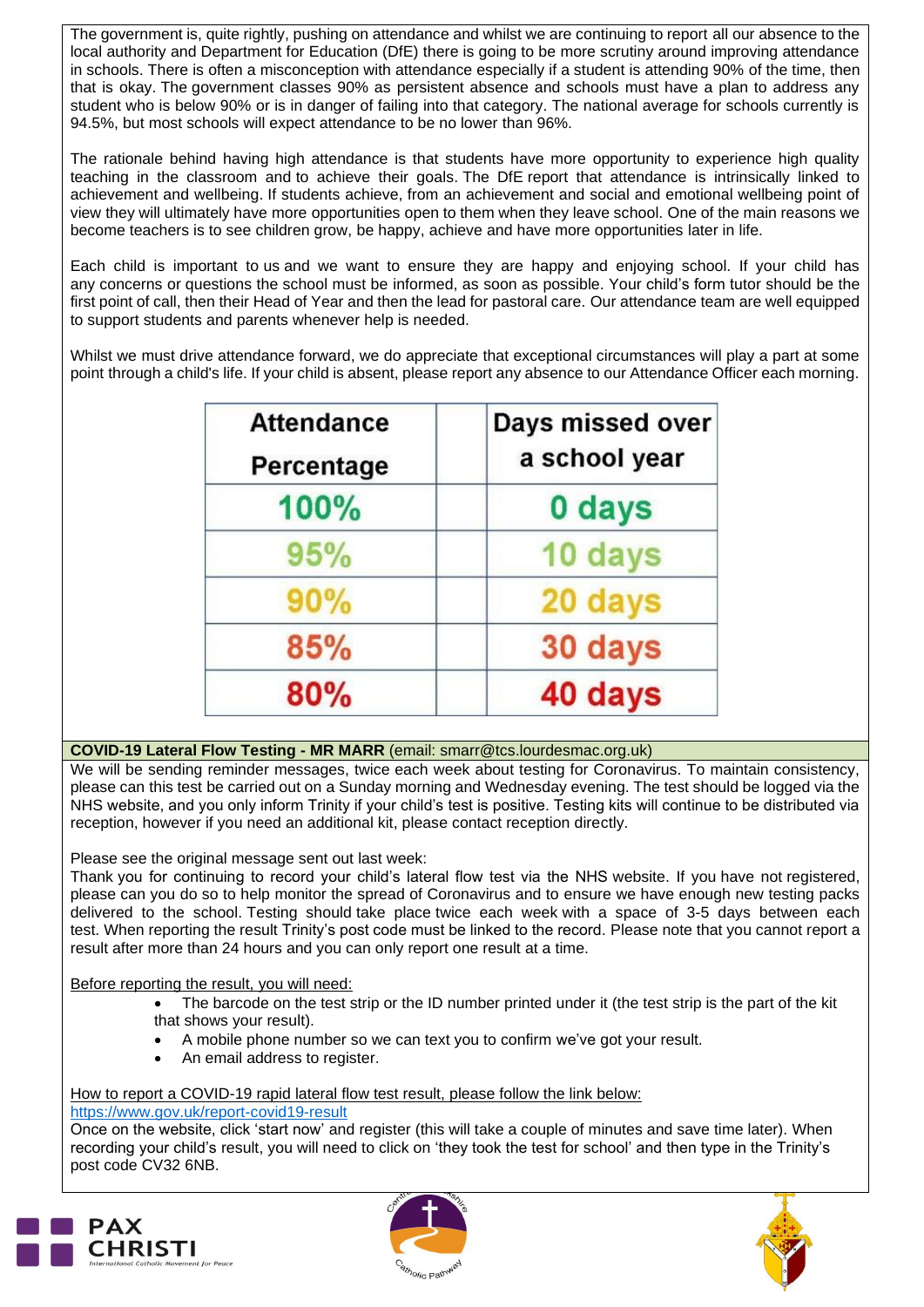





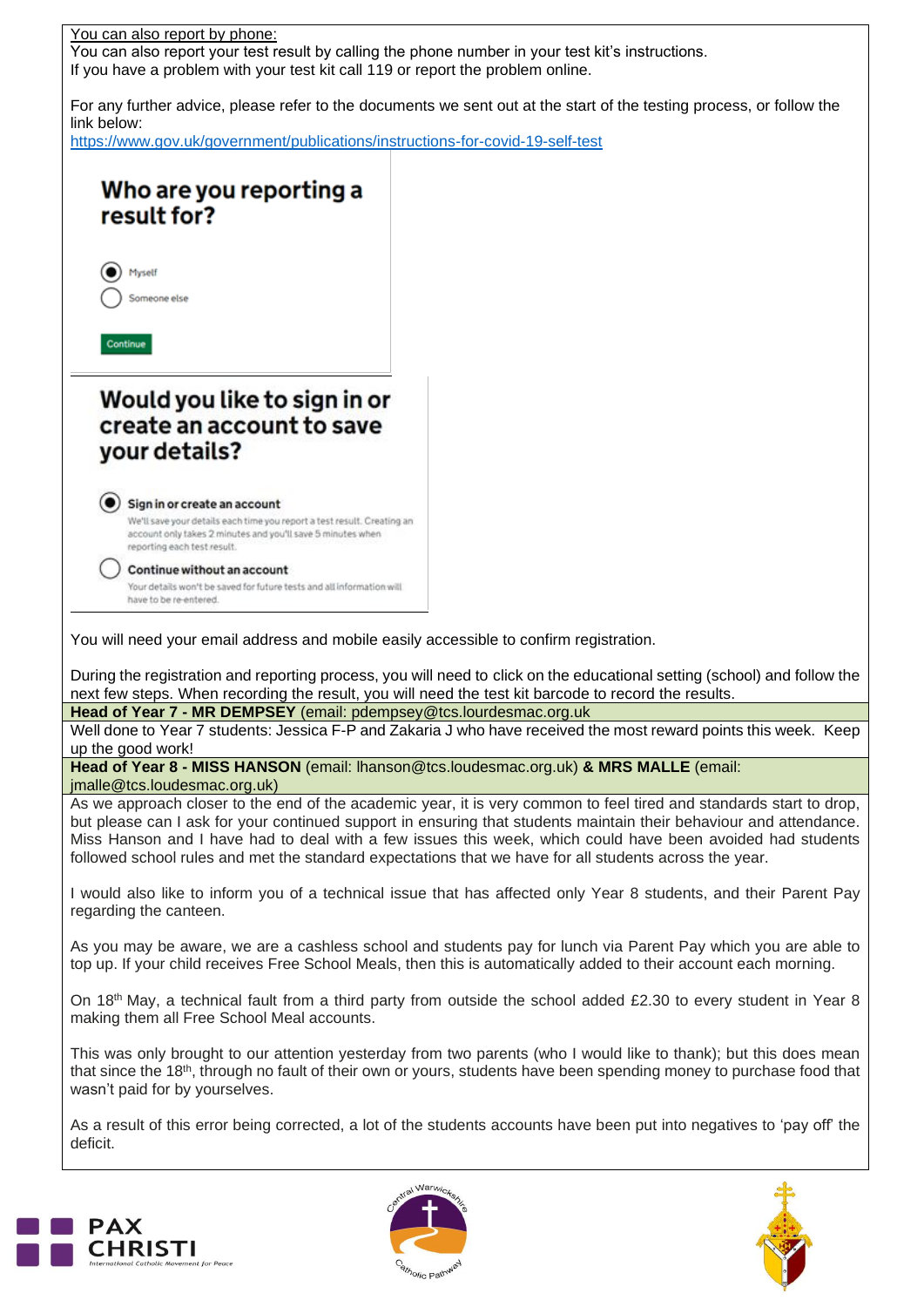Can I ask that if you put money on your child's account, that you check the Parent Pay via Edulink and check their accounts. The students will stay in minus until the money spent by them since the 18<sup>th</sup> May is paid off. If your child is a Free School Meal student, then you do not need to do anything as this has not affected their account in anyway.

Unfortunately, as this is a third-party error, I am not aware of the full details that caused this error as it happened outside of school and not done by Trinity or the catering team. The catering team are trying their best to rectify the situation within school, but rest assured we will not be allowing students to not eat or use their account.

Should you wish to know further the details, I ask that you contact Cunninghams at [Education](https://www.crbcunninghams.co.uk/) Solutions | CRB [Cunninghams](https://www.crbcunninghams.co.uk/) who are responsible for the till systems we use in school. Or you can contact myself and I will do my best to answer your questions.

On a more positive note, Miss Hanson has asked me to share the following:

The winner of the form books this week is Blue! It was a very close competition with Blue winning by 1 point!

Top students in the excellent column this week:

8 Red: Emanuella V Samantha W

- 8 Blue: Elsie A Mason G
- 8 Green: Shay D Chloe B
- 8 Yellow: Billy A George J

Well done to Year 8 student: Sheridon B who have received the most reward points this week. Keep up the good work!

**Head of Year 9 - MR MUSSON** (email: [emusson@tcs.lourdesmac.org.uk\)](mailto:emusson@tcs.lourdesmac.org.uk)

We hope that you are safe and well.

All of the Year 9 students who attended school on Thursday created their own personalised CV and Letter of Application. These documents can be used when applying for work experience in Year 10. Year 10 students were also part of a careers investigation lesson which involved a tailored experience based on the interests, skillset and education of the individual. Thank you to the Careers Department and Year 9 tutors for all their support of the students this week. Year 9 students also took part in a Duke of Edinburgh training event today. I hope that the students found the challenge beneficial and rewarding. Congratulations to those who took part. Thank you to Mr Jones for his hard work and making the event happen.

Well done to Year 9 students: Emily B, Rosko E and Gwen I who have received the most reward points this week. Keep up the good work!

**Head of Year 10 - MR WILLIS** (email: [awillis@tcs.lourdesmac.org.uk\)](mailto:awillis@tcs.lourdesmac.org.uk)

I am genuinely proud to be Head of this year group and be in the privileged position to see the students grow and develop over time. This has been evident this week in the behaviour and maturity of the group in different circumstances. Being able to see the whole year group on the tennis courts at 0855hrs, standing in their tutor groups, dressed smartly, and waiting in silence to enter school for registration in a respectful and calm way is now firmly part of our routine. I am also proud of the way that our students work through problems. We are all dealt a difficult card sometimes, and the way we learn to deal with these issues is the most important aspect of these experiences. There is an understandable impulsion to 'step-in' and act upon our children's behalf or try to 'fix' an issue for them when we see one. I have found that in many instances our students find a way when we give them some trust and responsibility. Of course, we are there as adults to support and act when we need to, but the space to make those mistakes, and learn from them, is also important. The power and worth of self-reliance cannot be underestimated.

Well done to Year 10 student: Finley R who have received the most reward points this week. Keep up the good work!

**Head of Year 11 - MR MARR** (email: [smarr@tcs.lourdesmac.org.uk\)](mailto:smarr@tcs.lourdesmac.org.uk)

**11 Prom**

Due to recent announcement, the Prom date has changed to Tuesday 20<sup>th</sup> July and will still be held at Chesford Grange. Please return permission slips and OSA2 forms to reception and payment must be made via Parent Pay. **Foundation Programme Co-ordinator - MR LIGNIER** (email: [jlignier@tcs.lourdesmac.org.uk\)](mailto:jlignier@lourdesmac.org.uk)